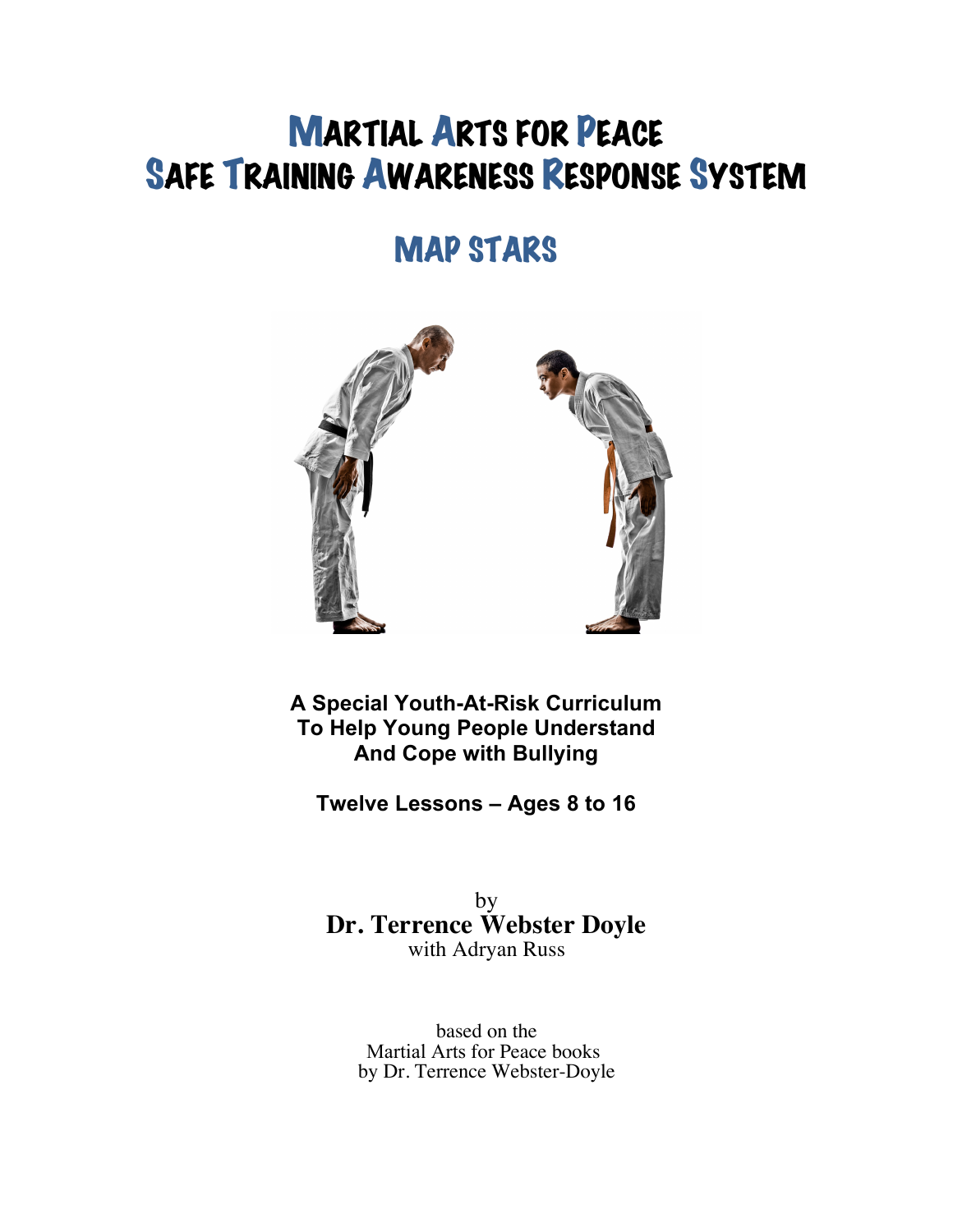## A Personal Note to You from Dr. Terrence Webster-Doyle

Thank you for caring enough to want to help your students resolve conflict peacefully. Bullying is a serious affair. I personally suffered from it in my younger years. I think that's why I am compelled to help young people today.

#### **Do We Fight, Run Away, Help?**

When I was a boy, I had one option: to run away. That's what I did, and although it often saved me from being bullied, running away gave me no confidence in myself and caused me emotional pain. I was also caught and beaten up. Once I learned how to protect and defend myself, I then had another option: to defend myself physically against a bully who bothered me. This has a certain logic. We *do* have the right to defend ourselves against being violated. Physical self-defense has a place.

But in my preadolescent and adolescent years, the limited options of fighting or running away were not successful in helping me cope with bullying. As I grew older, I thought there must be a better way. So many people are bullied, and many of them never get help from others who are standing by! What concerned me then, and still does today, is that practicing *only* physical self-defense doesn't stop conflict; it merely creates another on top of the one that exists. We need to develop our mental strength so we know how to handle a bully, and how to prevent becoming a victim.

#### **How Do We Promote Nonviolence in a Violent Culture?**

Today our young people face far greater threats. Bullying has escalated to homicide. Guns are now the weapons of choice for settling disputes. Physical selfdefense, by itself, has become ineffectual in defending us from bullying. The media have conditioned young people to think that using weapons to resolve conflicts is the justifiable — and even honorable — thing to do. Our children have grown up in a tremendously violent culture fed by violent movies, TV programs, video games, magazines and comics. Since 1956 more than 1,500 studies have shown that violence in the media (especially television) *does* affect young people's behavior in a negative way. In other words, we've taught our children to be junior Rambos, to resolve their problems of relationship by extreme and violent means.

As our young people face more violence, we adults are challenged to come up with ways they can resolve conflicts *non*violently. Parents are overwhelmed with making ends meet in this economically unstable time. Teachers are overworked trying to educate young people academically, to give them the intellectual skills they need to go after their chosen vocations. So who's going to help our children understand and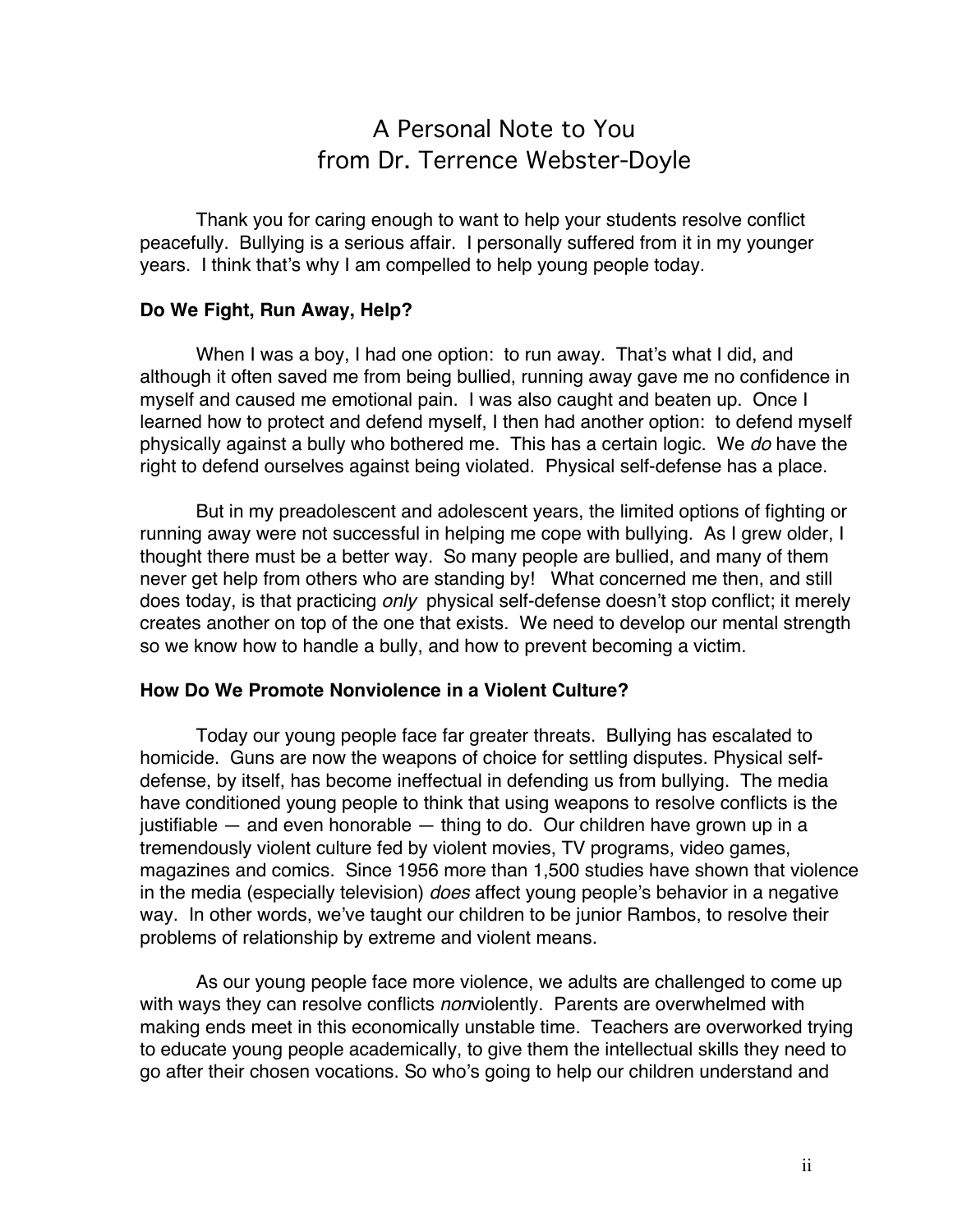resolve the problems they have with people around them? Who's going to teach them the skills to cope with bullies, conflict and violence?

### **Learning How to Stop a Fight**

One of the greatest gifts we can give our children is the ability to understand and resolve conflict peacefully. This is what this curriculum is all about — to create a new kind of education that teaches Mental Self-Defense™ skills. These skills provide students the ability to resolve conflict before it becomes physical.

When young people learn how to defend themselves mentally, they learn how to deal with bullies, and how to avoid becoming victims. Our culture has taught us that in order to survive, we need to either fight or run away, and we've been conditioned to believe we have no other choice. Hopefully, this curriculum will help change this — in your mind, in your school, in your community.

If you have questions about the curriculum, or how to implement it, please feel free to contact me. I also offer teacher-training courses to train people in conflict resolution using this and several other books and curriculums.

Thank you again for selecting these materials for your school. I hope they live up to your expectations and, most importantly, that they help your young students understand and resolve conflict peacefully — by becoming aware of their conditioning and by their willingness to see the world in a new way.

Respectfully yours,

*Dr. Terrence Webster-Doyle*

Atrium Society P. O. Box 816 Middlebury, VT 05753

**Phone:** (800) 848-6021

**Online web site:** www.youthpeaceliteracy.org **Email:** martialartsforpeace@gmail.com